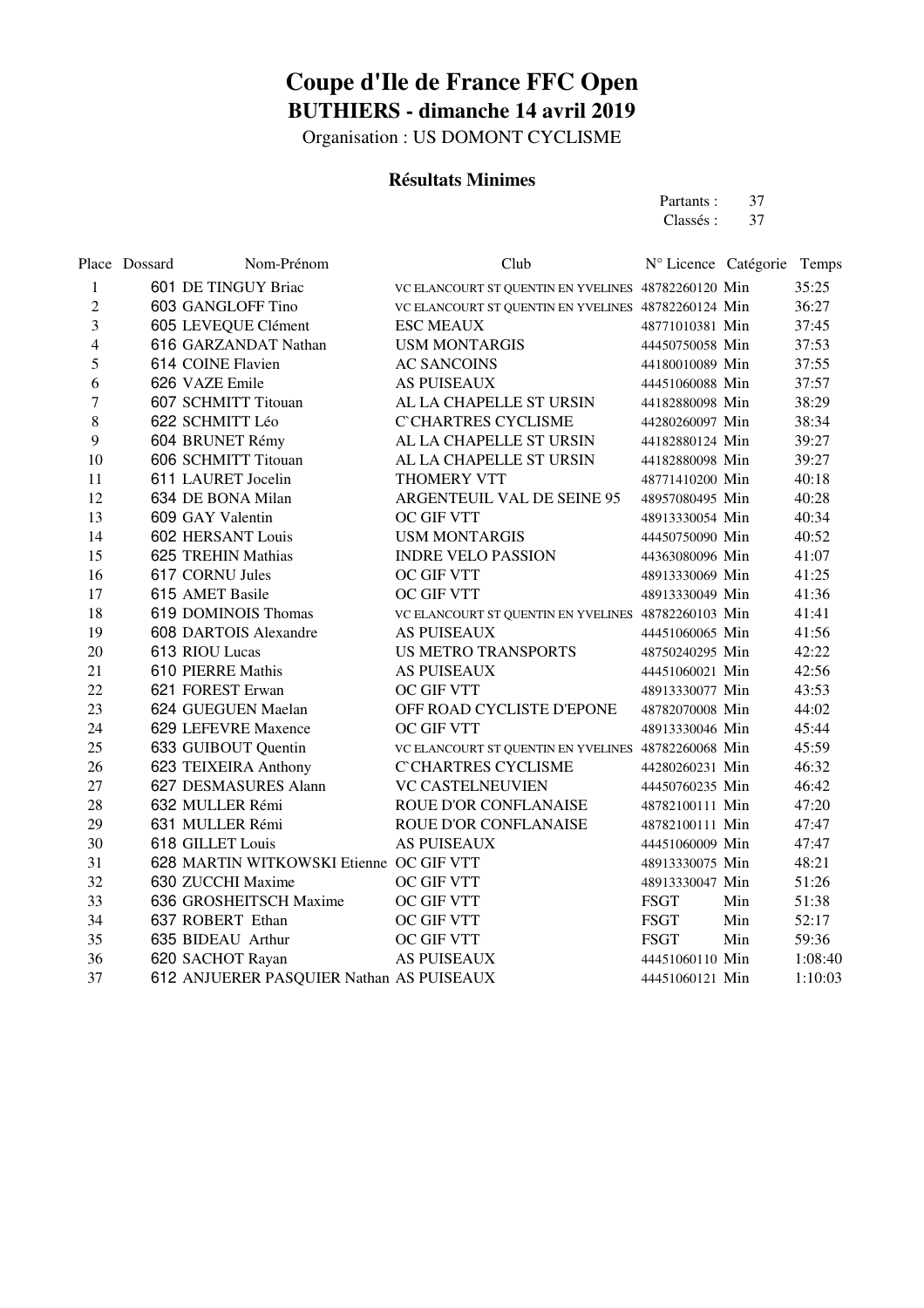Organisation : US DOMONT CYCLISME

#### **Résultats Cadettes**

| Partants: |    |
|-----------|----|
| Classés : | 10 |
|           |    |

|    | Place Dossard | Nom-Prénom             | Club                                            | N° Licence Catégorie |       | Temps   |
|----|---------------|------------------------|-------------------------------------------------|----------------------|-------|---------|
|    |               | 752 DEVILLIERS Justine | C CHARTRES CYCLISME                             | 44280260240          | Cad F | 1:02:39 |
| 2  |               | 751 FROMY Celine       | AVENIR SURVILLIERS VTT LA HARDE 48957300018     |                      | Cad F | 1:05:08 |
| 3  |               | 754 HAUTREUX Louise    | <b>AC MARINES</b>                               | 48957280036          | Cad F | 1:06:14 |
| 4  |               | 753 LEDOUX Mathilde    | <b>US METRO TRANSPORTS</b>                      | 48750240292          | Cad F | 1:10:37 |
| 5  |               | 759 HURTELOUP Adèle    | <b>RETZ BIKE CLUB</b>                           | 47021000034          | Cad F | 1:11:35 |
| 6  |               | 758 CHERET Angéline    | AVENIR SURVILLIERS VTT LA HARDE 48957300009     |                      | Cad F | 1:12:13 |
|    |               | 755 BRETTE Emilie      | <b>OC GIF VTT</b>                               | 48913330081          | Cad F | 1:15:41 |
| 8  |               | 756 PORLIER Roxanne    | <b>CVC MERY SUR OISE</b>                        | 48957240016          | Cad F | 1:22:33 |
| 9  |               | 760 KERBIQUET Anaëlle  | VC ELANCOURT ST QUENTIN EN YVELINES 48782260092 |                      | Cad F | 1:24:48 |
| 10 |               | 761 PELAT Tamara       | <b>CVC MERY SUR OISE</b>                        |                      | Cad F | 1:29:29 |
| 11 |               |                        |                                                 |                      |       |         |

#### **Résultats Minimes Filles**

|   |               |                      |                        | Partants :                 | 37    |       |
|---|---------------|----------------------|------------------------|----------------------------|-------|-------|
|   |               |                      |                        | Classés :                  | 3     |       |
|   | Place Dossard | Nom-Prénom           | Club                   | N° Licence Catégorie Temps |       |       |
|   |               | 951 DE SALVO Mélanie | B.C. NOISY LE GRAND    | 48935070207                | Min F | 42.21 |
| 2 |               | 952 BALDASSARRE EMY  | <b>AC BELMONTAISE</b>  | 52721460163                | Min F | 43:52 |
|   |               | 953 DUSSILLOL Chloé  | US ST PIERRE DES CORPS | 44370480029                | Min F | 53:00 |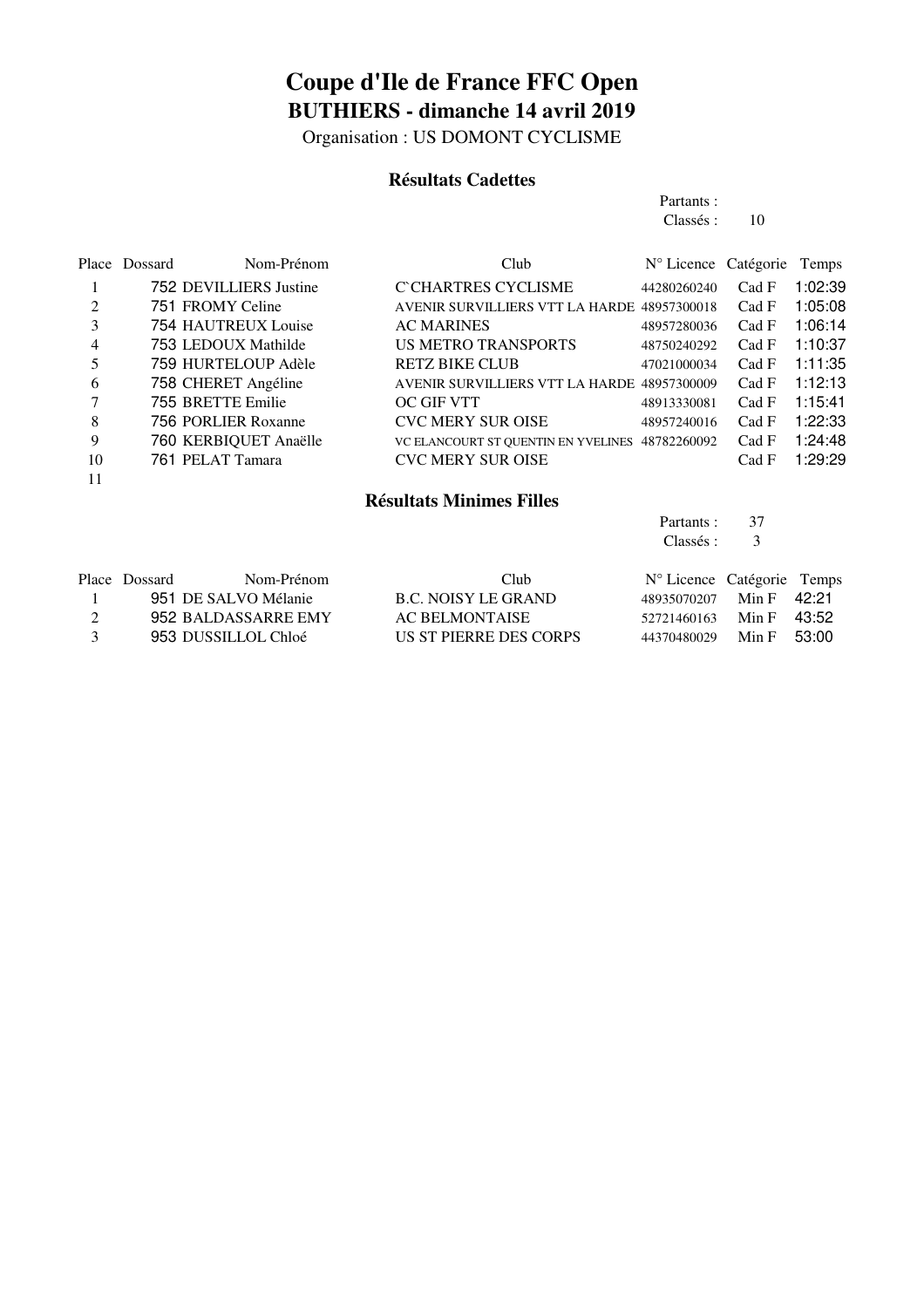Organisation : US DOMONT CYCLISME

#### **Résultats Cadets**

Partants : Classés : 36

|                | Place Dossard | Nom-Prénom             | Club                                        | Nº Licence Catégorie |       | Temps   |
|----------------|---------------|------------------------|---------------------------------------------|----------------------|-------|---------|
| 1              |               | 704 GAPPINI Killian    | <b>VS CACIEN</b>                            | 44452610305          | Cadet | 49:29   |
| $\overline{c}$ |               | 703 SOULIER Lohann     | <b>US METRO TRANSPORTS</b>                  | 48750240293          | Cadet | 50:16   |
| 3              |               | 726 FERNANDES Jules    | <b>US METRO TRANSPORTS</b>                  | 48750240006          | Cadet | 51:17   |
| $\overline{4}$ |               | 701 SAVINA Hugo        | US DOMONT CYCLISME                          | 48957020205          | Cadet | 52:05   |
| 5              |               | 736 BAUGE Timoty       |                                             |                      | Cadet | 52:36   |
| 6              |               | 706 MIGLIORE Paul      | <b>OC GIF VTT</b>                           | 48913330040          | Cadet | 53:00   |
| 7              |               | 735 EGISTEI Loïc       | UC JOUE LES TOURS                           | 44370440256          | Cadet | 53:03   |
| 8              |               | 733 BALDASSARRE MATHIS | LE MANS SARTHE VELO                         | 52722850503          | Cadet | 53:57   |
| 9              |               | 720 TRAN VAN Antoine   | AS DE FONDETTES VTT                         | 44372980179          | Cadet | 53:57   |
| 10             |               | 708 ZOVI Victor        | <b>US MAULE CYCLISME</b>                    | 48782280336          | Cadet | 54:18   |
| 11             |               | 705 BERTHELOT Maxime   | <b>AC MARINES</b>                           | 48957280038          | Cadet | 54:20   |
| 12             |               | 710 STOCARD Loriano    | THOMERY VTT                                 | 48771410196          | Cadet | 55:03   |
| 13             |               | 729 VALERA Louis       | AVENIR SURVILLIERS VTT LA HARDE 48957300014 |                      | Cadet | 55:09   |
| 14             |               | 734 BALDASSARRE THEO   | LE MANS SARTHE VELO                         | 52722850542          | Cadet | 55:44   |
| 15             |               | 719 HERSANT Arthur     | <b>USM MONTARGIS</b>                        | 44450750087          | Cadet | 56:03   |
| 16             |               | 727 EVRARD Jérémie     | AVENIR SURVILLIERS VTT LA HARDE 48957300010 |                      | Cadet | 56:42   |
| 17             |               | 714 DELSART Alexis     | <b>US MAULE CYCLISME</b>                    | 48782280292          | Cadet | 56:49   |
| 18             |               | 711 CHARLOTTE Thomas   | OC GIF VTT                                  | 48913330067          | Cadet | 56:52   |
| 19             |               | 716 LUCAS Quentin      | OFF ROAD CYCLISTE D'EPONE                   | 48782070098          | Cadet | 58:28   |
| 20             |               | 718 PRESTAT Clément    | OFF ROAD CYCLISTE D'EPONE                   | 48782070030          | Cadet | 59:06   |
| 21             |               | 707 BERTRAND Paul      | AS DE FONDETTES VTT                         | 44372980224          | Cadet | 59:28   |
| 22             |               | 702 MAUBAILLY Julien   | <b>VC CASTELNEUVIEN</b>                     | 44450760081          | Cadet | 59:51   |
| 23             |               | 717 GILLET Robin       | <b>AS PUISEAUX</b>                          | 44451060041          | Cadet | 1:00:32 |
| 24             |               | 728 ROULLEAU Titouan   | AVENIR SURVILLIERS VTT LA HARDE 48957300017 |                      | Cadet | 1:01:07 |
| 25             |               | 732 MAIER Quentin      | <b>B.C. NOISY LE GRAND</b>                  | 48935070175          | Cadet | 1:03:50 |
| 26             |               | 722 JAQUINANDI Lucas   | OFF ROAD CYCLISTE D'EPONE                   | 48782070088          | Cadet | 1:05:07 |
| 27             |               | 713 PEGUY Valentin     | <b>USM MONTARGIS</b>                        | 44450750121          | Cadet | 1:06:59 |
| 28             |               | 715 CAVOY Vincent      | <b>AS PUISEAUX</b>                          | 44451060101          | Cadet | 1:08:58 |
| 29             |               | 731 LANGROS Romain     | <b>CSM CLAMART</b>                          | 48924110248          | Cadet | 1:09:14 |
| 30             |               | 723 BAUDU Matéo        | <b>VS CACIEN</b>                            | 44452610386          | Cadet | 1:09:14 |
| 31             |               | 730 JEZOUIN Clément    | OFF ROAD CYCLISTE D'EPONE                   | 48782070173          | Cadet | 1:10:49 |
| 32             |               | 725 LECOMPTE Mathéo    | CYCLISME VAL DE CHER SOLOGNE 44413800040    |                      | Cadet | 1:15:25 |
| 33             |               | 721 SEGUY Tom          | <b>VS CACIEN</b>                            | 44452610131          | Cadet | 50:18   |
| 34             |               |                        |                                             |                      |       |         |

#### Abandons

| AB | 709 CHAMPION Axel | <b>OC GIF VTT</b>  | 48913330018       | Cadet |
|----|-------------------|--------------------|-------------------|-------|
| AB | 724 COURTAT Tom   | US DOMONT CYCLISME | 48957020190 Cadet |       |
| AB | 712 BODEAU Thomas | <b>OC GIF VTT</b>  | 48913330052 Cadet |       |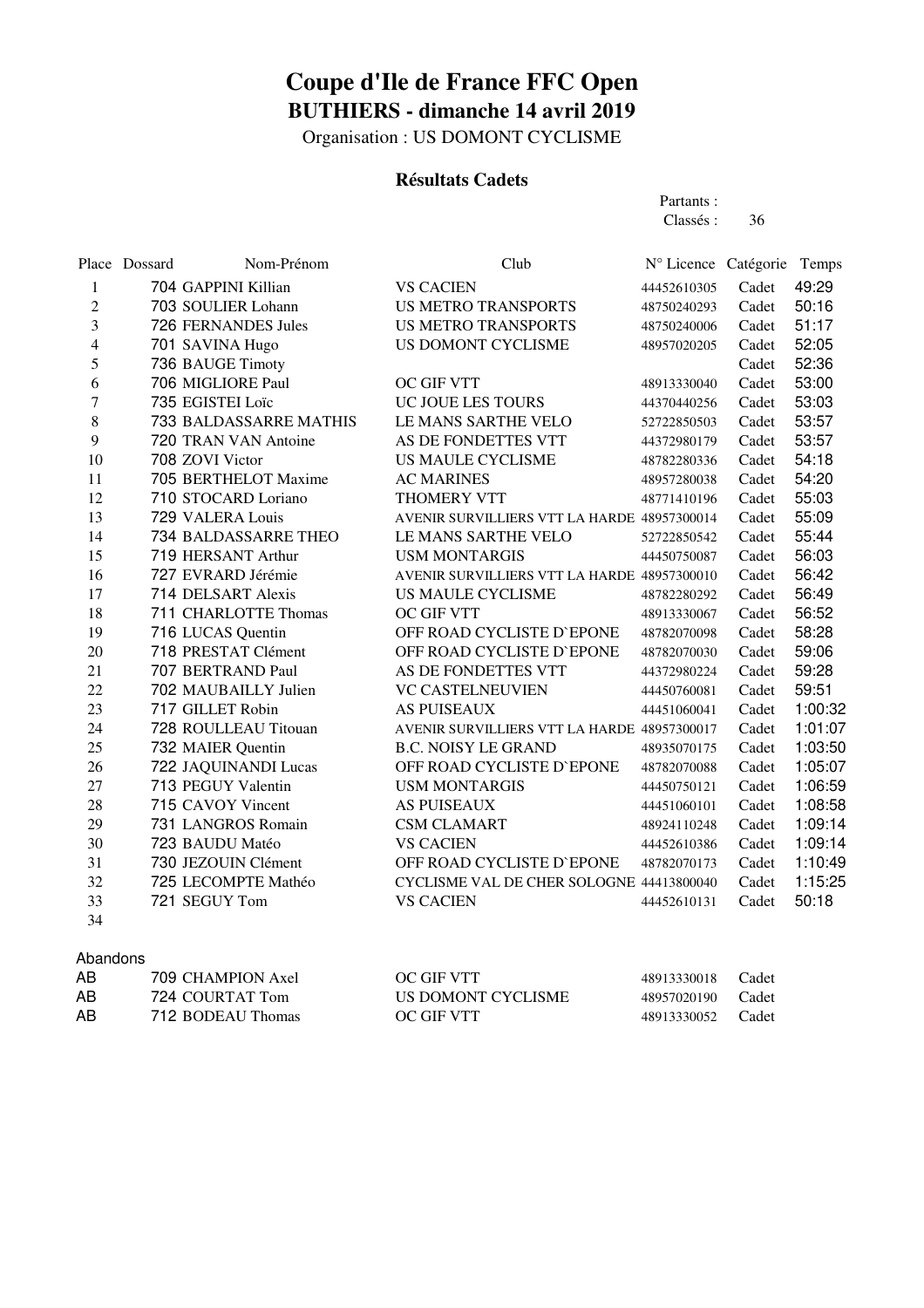Organisation : US DOMONT CYCLISME

#### **Résultats Juniors**

| Partants: | 24 |
|-----------|----|
| Classés : | 23 |

|    | Place Dossard | Nom-Prénom                 | Club                                | N° Licence Catégorie |     | Temps   |
|----|---------------|----------------------------|-------------------------------------|----------------------|-----|---------|
| 1  |               | 151 GARIN Maxime           | US MAULE CYCLISME                   | 48782280259          | Jun | 1:17:27 |
| 2  |               | 159 VAVASSEUR Maxime       | US MAULE CYCLISME                   | 48782280309          | Jun | 1:18:51 |
| 3  |               | 172 CASTILLE Noé           | CC IGNY PALAISEAU 91                | 48913050193          | Jun | 1:19:45 |
| 4  |               | 152 ANSARD Jason           | <b>VS CACIEN</b>                    | 44452610377          | Jun | 1:20:13 |
| 5  |               | 153 PERRET Raphael         | OC GIF VTT                          | 48913330034          | Jun | 1:20:27 |
| 6  |               | 155 DAVESNE Thomas         | OC GIF VTT                          | 48913330037          | Jun | 1:20:48 |
| 7  |               | 168 ROUDEAU Théo           | US DOMONT CYCLISME                  | 48957020232          | Jun | 1:22:55 |
| 8  |               | 165 PLASSIER Quentin       | <b>LAVAL CYCLISME 53</b>            | 52532750647          | Jun | 1:23:56 |
| 9  |               | 154 UZON Aurélien          | <b>ASCO VTT</b>                     | 44452060118          | Jun | 1:25:00 |
| 10 |               | 163 LABBE Thibault         | <b>LAVAL CYCLISME 53</b>            | 52532750075          | Jun | 1:26:09 |
| 11 |               | 157 LATOUR Thomas          | <b>B.C. NOISY LE GRAND</b>          | 48935070403          | Jun | 1:26:35 |
| 12 |               | 161 DE SALVO Lucas         | <b>B.C. NOISY LE GRAND</b>          | 48935070239          | Jun | 1:29:39 |
| 13 |               | 158 BOCQUAIRE Thomas       | <b>C'CHARTRES CYCLISME</b>          | 44280260101          | Jun | 1:32:37 |
| 14 |               | 174 FAFIN LEPREVOST Maxime | AVENIR SURVILLIERS VTT LA HARDE     |                      | Jun | 1:37:53 |
| 15 |               | 162 VIGNERON Hugo          | VC MONTIGNY BRETONNEUX              | 48782350723          | Jun | 1:40:42 |
| 16 |               | 173 KERBIQUET Tristan      | VC ELANCOURT ST QUENTIN EN YVELINES | 48782260070          | Jun | 1:44:25 |
| 17 |               | 171 NOEL Maxime            | <b>US METRO TRANSPORTS</b>          | 48750240299          | Jun | 1:46:34 |
| 18 |               | 160 COUTELLIER Valentin    | CC BRAQUET ABBATIEN                 | 44453380034          | Jun | 1:48:11 |
| 19 |               | 169 LEBARGY Pierre         | OFF ROAD CYCLISTE D'EPONE           | 48782070029          | Jun | 1:17:55 |
| 20 |               | 164 CHATAIGNER Hannibal    | <b>B.C. NOISY LE GRAND</b>          | 48935070117          | Jun | 1:21:54 |
| 21 |               | 166 DOMINEAU Nathan        | OFF ROAD CYCLISTE D'EPONE           | 48782070117          | Jun | 1:17:49 |
| 22 |               | 156 ROULLEAU Adrien        | <b>VS CACIEN</b>                    | 44452610065          | Jun | 24:53   |
| 23 |               | 167 TOUTAY Maximin         | C`CHARTRES CYCLISME                 | 44280260236          | Jun | 0:12    |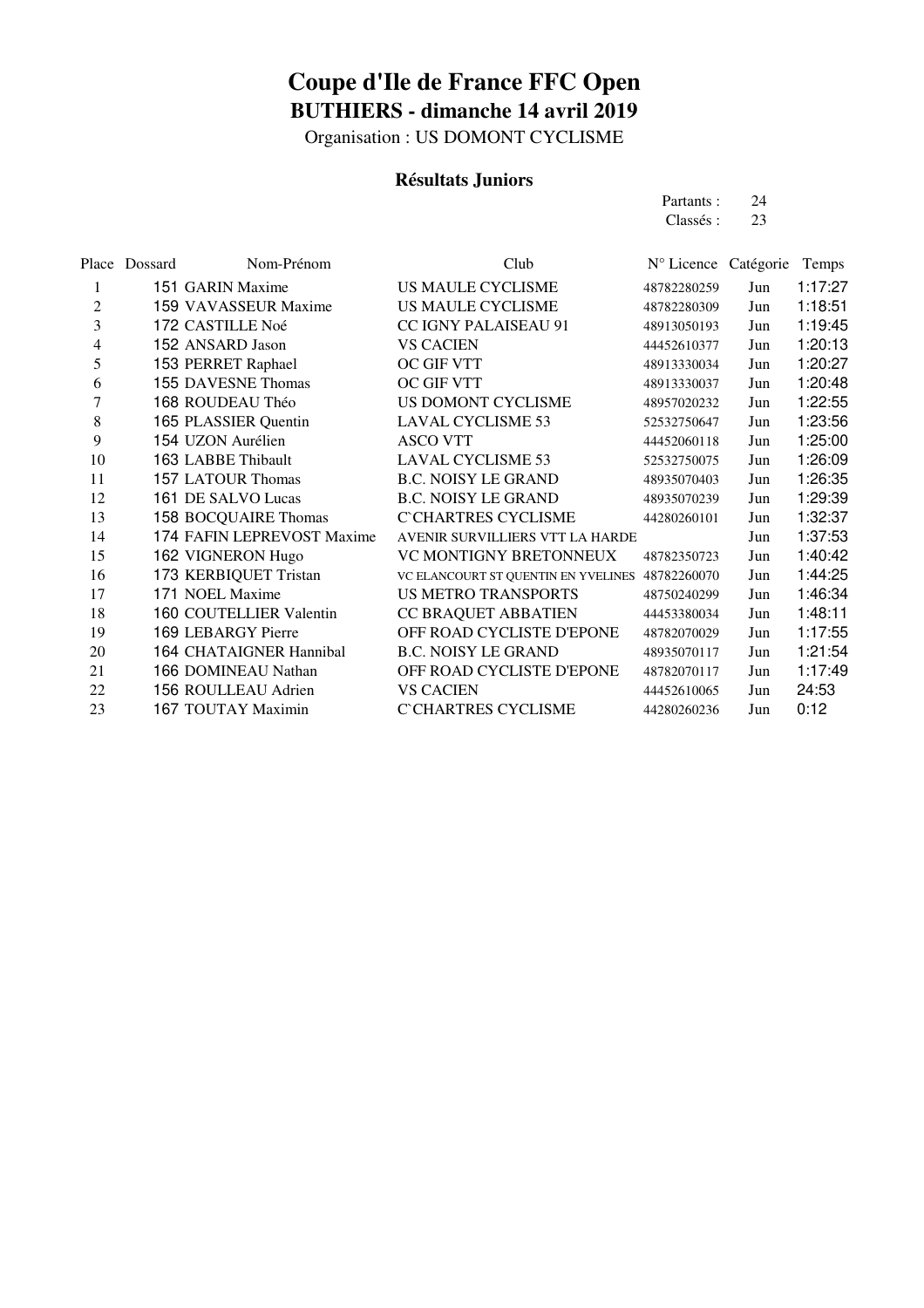Organisation : US DOMONT CYCLISME

#### **Résultats Seniors**

| Partants: |    |
|-----------|----|
| Classés : | 13 |

|                | Place Dossard | Nom-Prénom             | Club                       | N° Licence Catégorie |       | Temps   |
|----------------|---------------|------------------------|----------------------------|----------------------|-------|---------|
| 1              |               | 901 STUMPF Fanny       | <b>ESC MEAUX</b>           | 48771010143          | Sen F | 1:26:02 |
| $\overline{2}$ |               | 904 ROST Cynthia       | OFF ROAD CYCLISTE D'EPONE  | 48782070127          | Esp F | 1:27:10 |
| 3              |               | 906 LE BERRE Aline     | <b>VS CACIEN</b>           | 44452610407          | Sen F | 1:28:43 |
| $\overline{4}$ |               | 907 FONTAINE Elora     | ARGENTEUIL VAL DE SEINE 95 | 48957080512          | Esp F | 1:29:19 |
| 5              |               | 903 BEAULIEU Alizée    | <b>C'CHARTRES CYCLISME</b> | 44280260071          | Esp F | 1:33:45 |
| 6              |               | 902 ESTEVES Carole     | <b>VC PITHIVIERS</b>       | 44450790001          | Sen F | 1:36:54 |
| Abandons       |               |                        |                            |                      |       |         |
| AB             |               | 905 CADOICO Johanna    | <b>ACV BALLAN MIRE</b>     |                      |       |         |
|                |               |                        |                            |                      |       |         |
|                |               |                        | Juniors Féminines          |                      |       |         |
| $\mathbf{1}$   |               | 923 VAZEILLE Amélie    | AL LA CHAPELLE ST URSIN    | 44182880076          | Jun F | 1:24:31 |
| $\mathfrak{2}$ |               | 926 DALLIER Amélie     | <b>BONNIERES V.T.T.</b>    | 48782470013          | Jun F | 1:35:41 |
| 3              |               | 922 TETART Marie       | US MAULE CYCLISME          | 48782280307          | Jun F | 1:46:31 |
| $\overline{4}$ |               | 921 DEVILLIERS Camille | <b>C`CHARTRES CYCLISME</b> | 44280260239          | Jun F | 1:50:38 |
| 5              |               |                        |                            |                      |       |         |
| Abandons       |               |                        |                            |                      |       |         |
| AB             |               | 924 BRETTE Léa         | <b>OC GIF VTT</b>          | 48913330059          | Jun F |         |
| AB             |               | 925 TAVERNIER Chloé    | <b>EC CHATEAU THIERRY</b>  | 47020970365          | Jun F |         |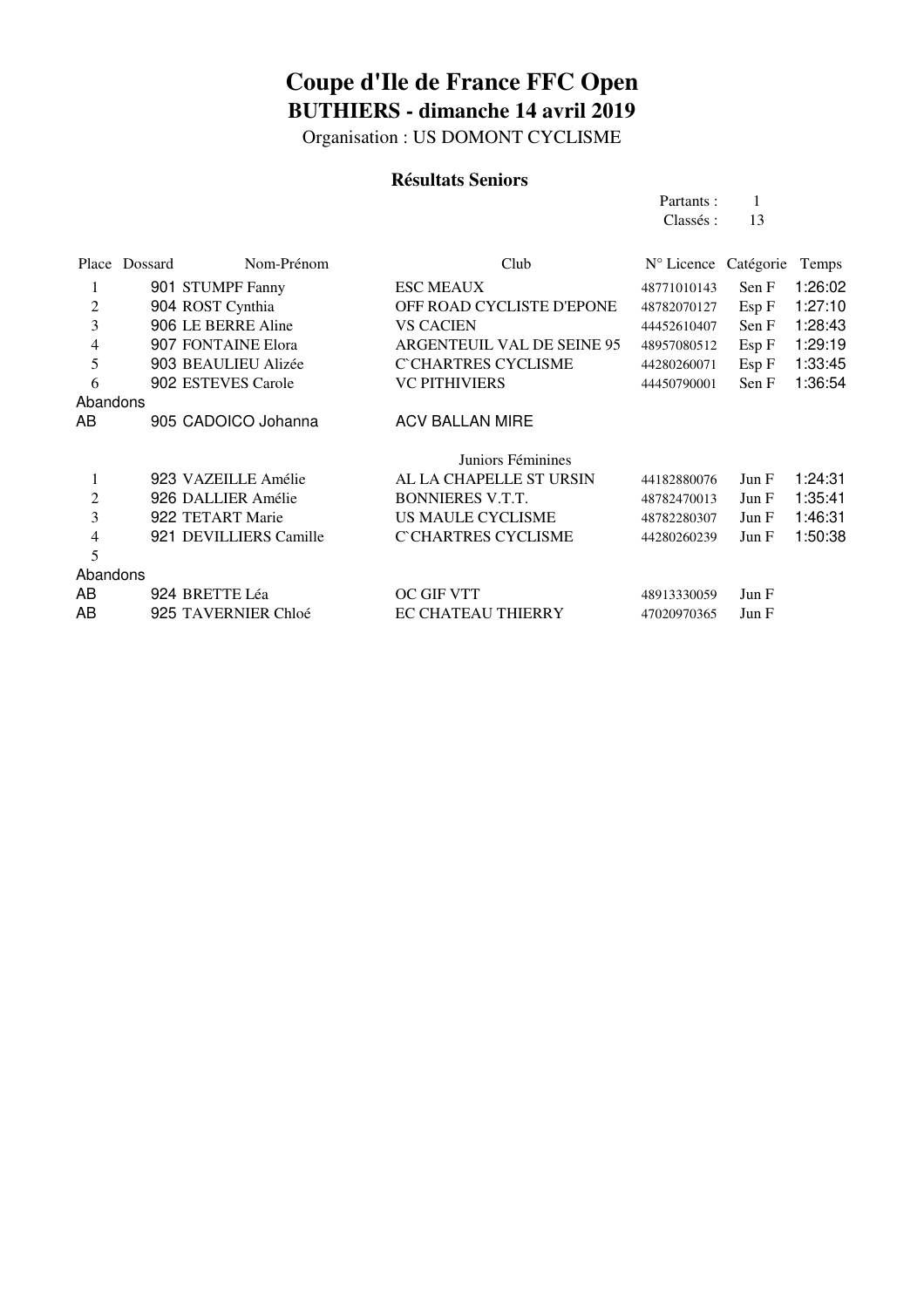Organisation : US DOMONT CYCLISME

#### **Résultats Espoirs**

| Partants: | 25 |
|-----------|----|
| Classés : | 23 |

|          | Nom-Prénom                   | Club                                         | N° Licence Catégorie |     | Temps   |
|----------|------------------------------|----------------------------------------------|----------------------|-----|---------|
| 1.       | <b>103 BOUHALLIER Alexis</b> | <b>LAVAL CYCLISME 53</b>                     | 52532750282          | Esp | 1:37:40 |
| 2.       | 115 LETURCQ Geoffrey         | US DOMONT CYCLISME                           | 48957020206          | Esp | 1:38:38 |
| 3.       | 118 ROY Florian              | US DOMONT CYCLISME                           | 48957020155          | Esp | 1:40:21 |
| 4.       | 106 PARMENTIER Hugo          | <b>B.C. NOISY LE GRAND</b>                   | 48935070196          | Esp | 1:42:13 |
| 5.       | <b>104 MARFOUTINE Joss</b>   | ROUE D'OR CONFLANAISE                        | 48782100108          | Esp | 1:44:14 |
| 6.       | 117 BEYER Julien             | <b>OC GIF VTT</b>                            | 48913330020          | Esp | 1:44:14 |
| 7.       | 109 MEZANGE Basile           | <b>LAVAL CYCLISME 53</b>                     | 52532750384          | Esp | 1:44:14 |
| 8.       | 105 CHOLON Théo              | <b>VT TRANZAULT</b>                          | 44363340104          | Esp | 1:45:53 |
| 9.       | 124 ROSSION Tom              | <b>EC CHATEAU THIERRY</b>                    | 47020970429          | Esp | 1:47:00 |
| 10.      | 108 LORIOT Nicolas           | <b>US DOMONT CYCLISME</b>                    | 48957020238          | Esp | 1:48:09 |
| 11.      | 101 STUMPF Florian           | <b>ESC MEAUX</b>                             | 48771010144          | Esp | 1:48:31 |
| 12.      | 113 THIRIOT Thomas           | US DOMONT CYCLISME                           | 48957020197          | Esp | 1:50:23 |
| 13.      | 125 WAGNER Cody              | LE MANS SARTHE VELO                          | 52722850273          | Esp | 1:56:31 |
| 14.      | 112 FOURNIER Camille         | <b>ASCO VTT</b>                              |                      | Esp | 1:56:48 |
| 15.      | 119 TREHOUX Clément          | US DOMONT CYCLISME                           | 48957020194          | Esp | 1:57:02 |
| 16.      | 122 LAFORCADE Pierre Amaury  | OC GIF VTT                                   | 48913330030          | Esp | 1:37:50 |
| 17.      | 114 MENAGE Antoine           | UNION SPORTIVE TRILPORT GERMIGNY 48771320051 |                      | Esp | 1:39:21 |
| 18.      | 126 VAZEILLE Florian         | <b>ALLC</b>                                  |                      | Esp | 1:41:23 |
| 19.      | 127 DUROCHER Noe             | NL                                           |                      | Esp | 1:45:53 |
| 20.      | 107 DELMAS Jean Pacôme       | <b>VS CACIEN</b>                             | 44452610310          | Esp | 1:47:15 |
| 21.      | 120 DESPUJOLS Damien         | THOMERY VTT                                  | 48771410198          | Esp | 1:47:23 |
| Abandons |                              |                                              |                      |     |         |
| AB       | 123 FRANCE David             | CC IGNY PALAISEAU 91                         | 48913050034          | Esp | AB      |
| AB       | 116 MISCOPEIN Augustin       | OC GIF VTT                                   | 48913330032          | Esp | AB      |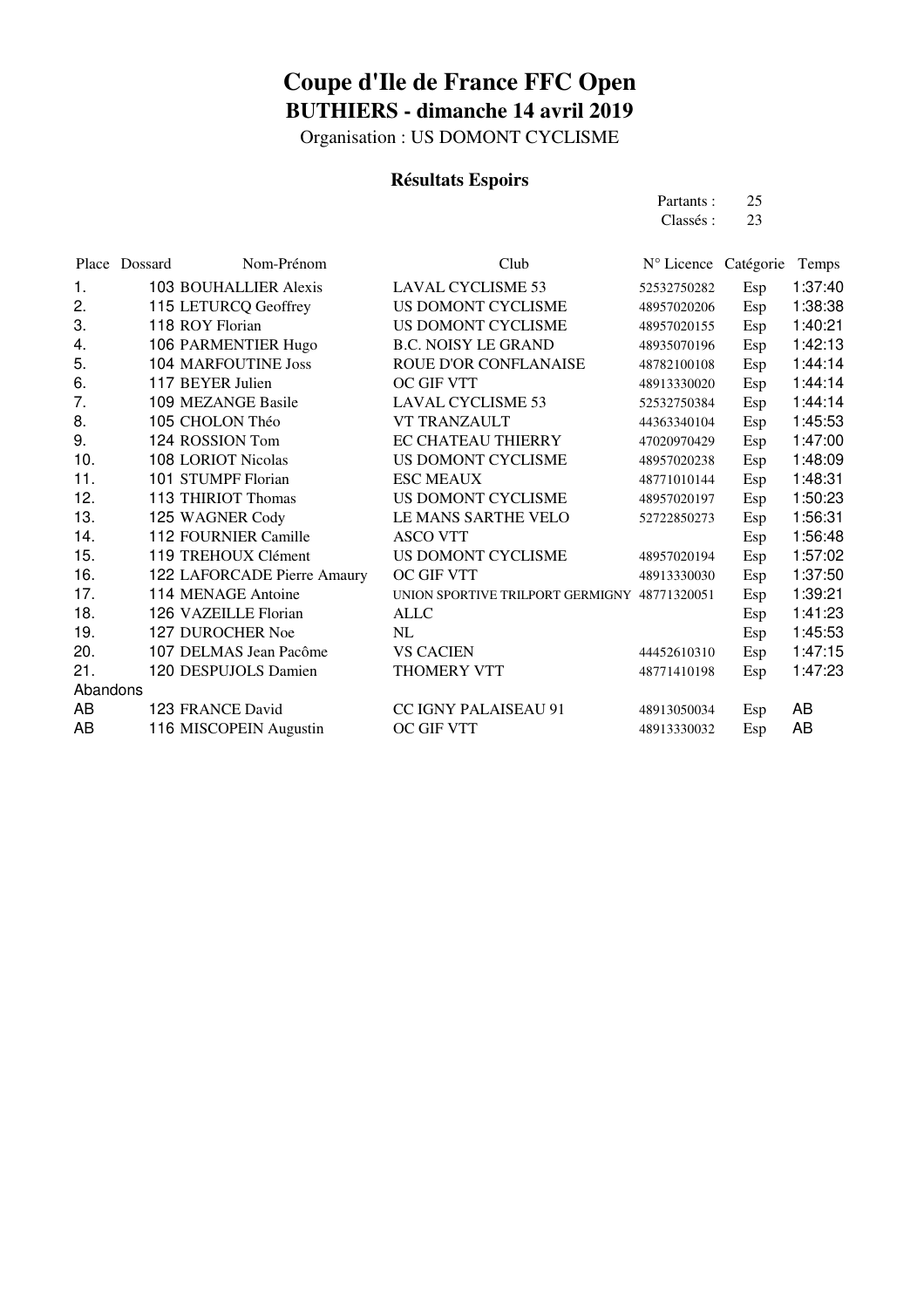Organisation : US DOMONT CYCLISME

#### **Résultats Seniors**

| 17 |  |
|----|--|
| 14 |  |
|    |  |
|    |  |

|                | Place Dossard | Nom-Prénom              | Club                         | N° Licence Catégorie |     | Temps |
|----------------|---------------|-------------------------|------------------------------|----------------------|-----|-------|
|                |               | 7 ORCHAMPT Antoine      | US DOMONT CYCLISME           | 48957020039          | Sen |       |
| $\overline{2}$ |               | 2 GIRARDIN Maxime       | <b>CG ORLEANS LOIRET</b>     | 44450660451          | Sen |       |
| 3              |               | 11 BEYER Jérémy         | <b>OC GIF VTT</b>            | 48913330019          | Sen |       |
| 4              |               | 3 SEZNEC Hoel           | OC GIF VTT                   | 48913330035          | Sen |       |
| 5              |               | 10 DE MONTETY Maxime    | <b>PASSION VTT BEAUCOURT</b> | 42900470073          | Sen |       |
| 6              |               | 6 BUISSONNEAU Florian   | US DOMONT CYCLISME           | 48957020218          | Sen |       |
|                |               | 14 LEMOIGNE François    | <b>CVC MERY SUR OISE</b>     |                      | Sen |       |
| 8              |               | 5 CAMUEL Maxime         | <b>OC GIF VTT</b>            | 48913330071          | Sen |       |
| 9              |               | 12 LORAIN Quentin       | <b>B.C. NOISY LE GRAND</b>   | 48935070378          | Sen |       |
| 10             |               | 17 MULLER Remy          | <b>AS PUISEAUX</b>           |                      | Sen |       |
| 11             |               | 15 ROUFOST Stephan      | <b>ROCKRIDER</b>             |                      | Sen |       |
| 12             |               | <b>4 DEMORIS RENAUD</b> | <b>LAVAL CYCLISME 53</b>     | 52532750655          | Sen |       |
| 13             |               | 16 THONON Clement       | LA CHAPELLE SAINT MESMIN     |                      | Sen |       |
| 14             |               | 1 GARYGA Baptiste       | US MAULE CYCLISME            | 48782280326          | Sen |       |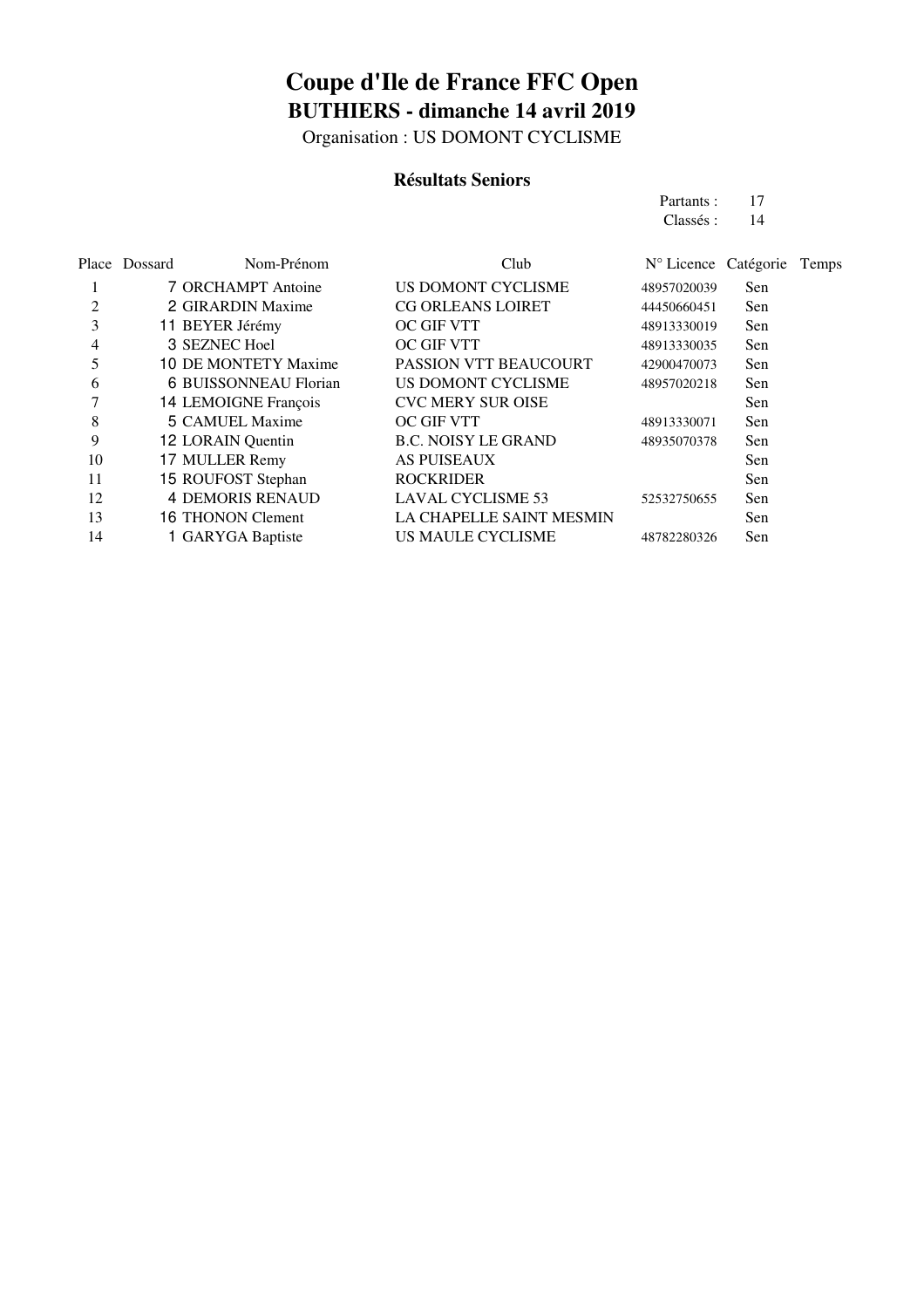Organisation : US DOMONT CYCLISME

#### **Résultats Masters 1 et 2**

Partants : 23<br>Classés : 20 Classés :

|          | Place Dossard | Nom-Prénom                | Club                       | N° Licence Catégorie Temps |                 |         |
|----------|---------------|---------------------------|----------------------------|----------------------------|-----------------|---------|
| 1.       |               | 215 BAZIN Nicolas         | US DOMONT CYCLISME         | 48957020163                | Mas 1-2 1:37:33 |         |
| 2.       |               | 204 CROCHET COLIN Normann | ARGENTEUIL VAL DE SEINE 95 | 48957080094                | $Mas 1-2$       | 1:41:00 |
| 3.       |               | 202 DIMEY Nicolas         | OC GIF VTT                 | 48913330053                | Mas 1-2 1:41:39 |         |
| 4.       |               | 218 LOMBARDI Vincent      | OC GIF VTT                 | 48913330080                | Mas 1-2 1:43:39 |         |
| 5.       |               | 212 JOLY Romain           | <b>UC ORLEANS</b>          | 44450710055                | $Mas 1-2$       | 1:47:41 |
| 6.       |               | 213 LOPEZ Morgan          | US ST PIERRE DES CORPS     | 44370480230                | $Mas 1-2$       | 1:49:19 |
| 7.       |               | 209 GROSEILLIER Julien    | AL LA CHAPELLE ST URSIN    | 44182880177                | Mas 1-2 1:53:50 |         |
| 8.       |               | 203 CATTAERT Jonathan     | <b>ACV BALLAN MIRE</b>     | 44372810103                | $Mas 1-2$       | 1:55:58 |
| 9.       |               | 216 GABILLET Wesley       | <b>TEAM VTT MAISSE</b>     | 48913250074                | $Mas 1-2$       | 1:58:00 |
| 10.      |               | 210 LADET Romaric         | OC GIF VTT                 | 48913330057                | Mas 1-2 1:28:56 |         |
| 11.      |               | 219 ANCEL Pierre Yves     | US DOMONT CYCLISME         | 48957020207                | $Mas 1-2$       | 1:34:36 |
| 12.      |               | 207 VATAN Matthieu        | <b>AS PUISEAUX</b>         | 44451060100                | $Mas 1-2$       | 1:34:59 |
| 13.      |               | 206 D'ARGY Pierre         | <b>CYCLO-CROSS UNITED</b>  | 48924220008                | $Mas 1-2$       | 1:36:40 |
| 14.      |               | 221 GARZNDAT Alex         | <b>ESG VTT</b>             |                            | $Mas 1-2$       | 1:39:38 |
| 15.      |               | 223 HOUSSIN Alexandre     | <b>ESG VTT</b>             |                            | Mas 1-2 1:42:54 |         |
| 16.      |               | 214 HYMONNET Romain       | PARIS CYCLISTE OLYMPIQUE   | 48750160469                | Mas 1-2 1:43:01 |         |
| 17.      |               | 222 CHEVREAU Bruno        | <b>CJ USMM</b>             |                            | $Mas 1-2$       | 1:46:05 |
| 18.      |               | 201 PETIT Loïc            | <b>VS CACIEN</b>           | 44452610405                | $Mas 1-2$       | 1:50:09 |
| 19.      |               | 217 MERLAEN Sébastien     | <b>TEAM HBS CYCLING</b>    | 48771510007                | Mas 1-2 1:02:41 |         |
| Abandons |               |                           |                            |                            |                 |         |
| AB       |               | 205 TARTARIN Thomas       | <b>ACV BALLAN MIRE</b>     | 44372810093                | Mas $1-2$ AB    |         |
|          |               |                           |                            |                            |                 |         |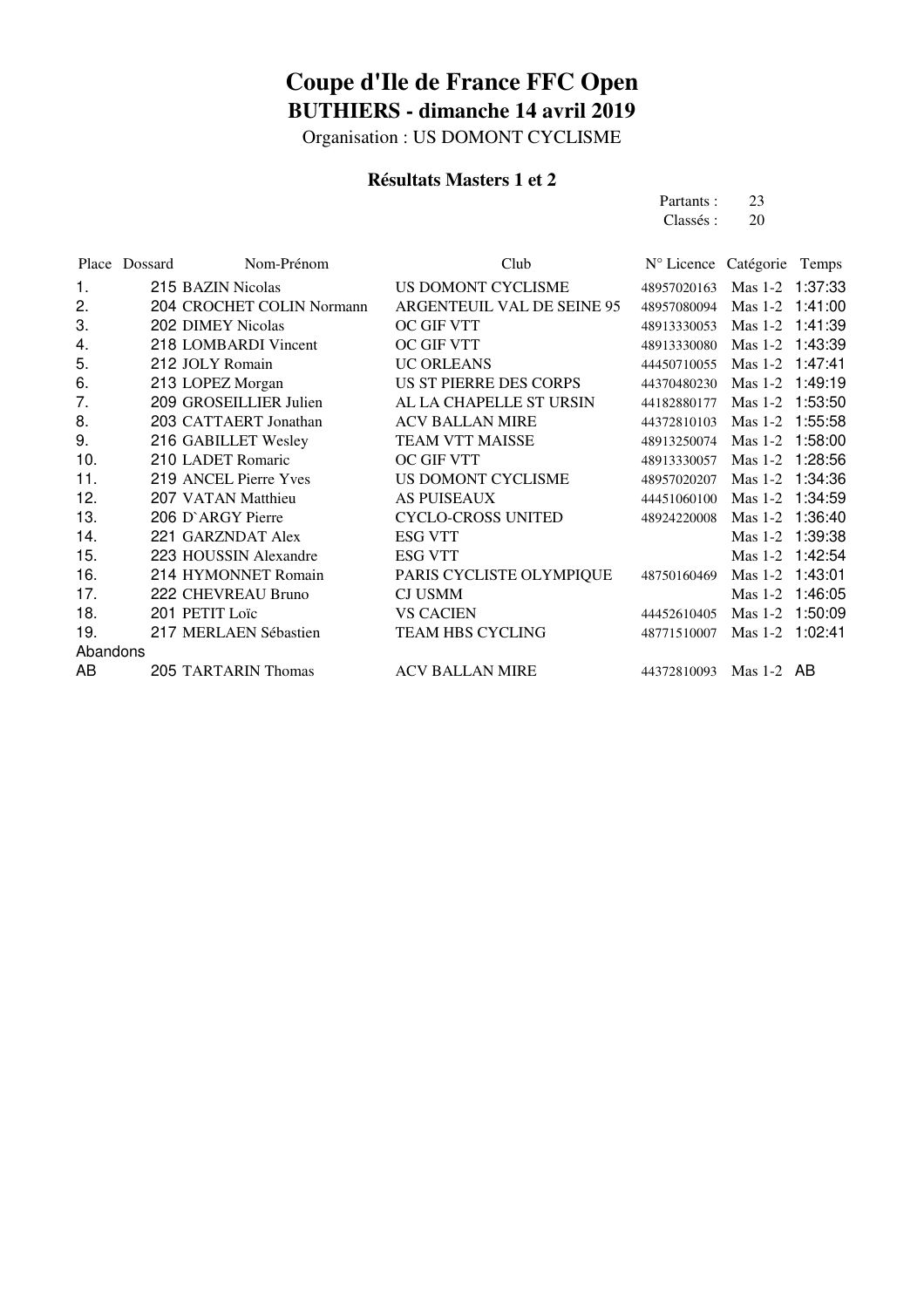Organisation : US DOMONT CYCLISME

#### **Résultats Masters 3-4-5**

| Partants : | 31 |
|------------|----|
| Classés :  | 48 |

|     | Place Dossard | Nom-Prénom                                | Club                                        | N° Licence Catégorie Temps  |                 |         |
|-----|---------------|-------------------------------------------|---------------------------------------------|-----------------------------|-----------------|---------|
| 1.  |               | 331 CHARTIER Cedric                       | <b>AV THIAIS</b>                            |                             | Mas 3-4 1:25:52 |         |
| 2.  |               | <b>319 TAVERNIER Pascal</b>               | EC CHATEAU THIERRY                          | 47020970366                 | Mas 3-4 1:27:14 |         |
| 3.  |               | 302 CORBEAU Laurent                       | EC MONTGERON VIGNEUX                        | 48913070045                 | Mas 3-4 1:30:08 |         |
| 4.  |               | 322 TERSIGUEL Jérôme                      | AVENIR DU VAL DE MARNE                      | 48946090014 Mas 3-4 1:30:44 |                 |         |
| 5.  |               | 303 GAPPINI Frédéric                      | <b>VS CACIEN</b>                            | 44452610307                 | Mas 3-4 1:32:45 |         |
| 6.  |               | 327 BROCHOT Vincent                       | UCM VENEUX LES SABLONS                      | 48771420037                 | Mas 3-4 1:33:21 |         |
| 7.  |               | 305 CABOCHE Sébastien                     | <b>VS CACIEN</b>                            | 44452610331 Mas 3-4 1:33:46 |                 |         |
| 8.  |               | 321 DURAND Alexis                         | <b>US METRO TRANSPORTS</b>                  | 48750240276 Mas 3-4 1:34:44 |                 |         |
| 9.  |               | 315 BALDASSARRE CHRISTOPHE AC BELMONTAISE |                                             | 52721460066 Mas 3-4 1:35:09 |                 |         |
| 10. |               | 308 BIDENNE Loïc                          | <b>JS FERTE GAUCHER</b>                     | 48771140349 Mas 3-4 1:36:15 |                 |         |
| 11. |               | 310 SOLOHUB Rudy                          | <b>JS FERTE GAUCHER</b>                     | 48771140292 Mas 3-4 1:36:35 |                 |         |
| 12. |               | 314 TISSIER Sébastien                     | TEAM VTT MAISSE                             | 48913250038                 | Mas 3-4 1:37:30 |         |
| 13. |               | 324 FERNANDES José                        | <b>US METRO TRANSPORTS</b>                  | 48750240108                 | Mas 3-4 1:38:05 |         |
| 14. |               | 323 FERNANDES Yohan                       | TEAM VTT MAISSE                             | 48913250075                 | $Mas 3-4$       | 1:38:13 |
| 15. |               | 307 ESTEVES Aurélien                      | <b>VINEUIL SPORTS</b>                       | 44410650203                 | $Mas 3-4$       | 1:38:34 |
| 16. |               | 311 BENOIT Bertrand                       | AAJ BLOIS CYCLISME                          | 44410550185                 | $Mas 3-4$       | 1:40:21 |
| 17. |               | 320 ROUDEAU David                         | <b>VC MERUVIEN</b>                          | 47600340043                 | Mas 3-4 1:42:36 |         |
| 18. |               | 306 BERTHELOT Vincent                     | <b>AC MARINES</b>                           | 48957280019                 | Mas 3-4 1:43:13 |         |
| 19. |               | 316 BRAUD Christophe                      | <b>JS FERTE GAUCHER</b>                     | 48771140159                 | Mas 3-4 1:44:20 |         |
| 20. |               | 304 TETART David                          | <b>B.C. NOISY LE GRAND</b>                  | 48935070138                 | Mas 3-4 1:44:30 |         |
| 21. |               | 325 DESTREL Sylvain                       | EC MONTGERON VIGNEUX                        | 48913070051                 | Mas 3-4 1:45:10 |         |
| 22. |               | 301 MICHEL Tanguy                         | UC JOUE LES TOURS                           | 44370440048                 | Mas 3-4 1:45:39 |         |
| 23. |               | 317 GODILLON Laurent                      | AAJ BLOIS CYCLISME                          | 44410550052                 | Mas 3-4 1:46:59 |         |
| 24. |               | 328 MAUPOUX Renaud                        | <b>VTT YVETTE</b>                           | <b>FSGT</b>                 | Mas 3-4 1:47:26 |         |
| 25. |               | 326 BUZON Franck                          | <b>B.C. NOISY LE GRAND</b>                  | 48935070018                 | Mas 3-4 1:50:25 |         |
| 26. |               | 312 RIOU Gilles                           | TEAM PELTRAX - CSD                          | 48771150170                 | Mas 3-4 1:51:20 |         |
| 27. |               | 309 MAUDRY Thierry                        | <b>4S ST SATUR</b>                          | 44180130005                 | Mas 3-4 1:51:43 |         |
| 28. |               | 313 BEAULIEU Eric                         | <b>C'CHARTRES CYCLISME</b>                  | 44280260076                 | Mas 3-4 1:56:02 |         |
| 29. |               | 318 ATZERT Alexandre                      | <b>B.C. NOISY LE GRAND</b>                  | 48935070098                 | Mas 3-4 1:28:07 |         |
| 30. |               | 329 LAURIN Arnaud                         | ASSO INFOSPORT LOIRET                       |                             | Mas 3-4 1:30:03 |         |
| 31. |               | 330 PIERRE Aurelien                       | <b>ANSA</b>                                 |                             | Mas 3-4 1:31:26 |         |
|     |               |                                           |                                             |                             |                 |         |
|     |               |                                           | Master 5                                    |                             |                 |         |
| 1.  |               | 401 BULLIOT Jean Michel                   | EC MONTGERON VIGNEUX                        | 48913070189                 | Mas 5           | 1:31:04 |
| 2.  |               | <b>403 PARMENTIER Franck</b>              | <b>B.C. NOISY LE GRAND</b>                  | 48935070203                 | Mas 5           | 1:31:52 |
| 3.  |               | 406 CHOLON Laurent                        | VT TRANZAULT                                | 44363340045                 | Mas 5           | 1:35:39 |
| 4.  |               | 420 PAGEOT Jean Michel                    | <b>BIKE FRANCE</b>                          |                             | Mas 5           | 1:40:56 |
| 5.  |               | 412 CHERET Fabrice                        | AVENIR SURVILLIERS VTT LA HARDE 48957300003 |                             | Mas 5           | 1:41:31 |
| 6.  |               | 418 LABARRE Chistophe                     | HITTERS SOCIAL CLUB                         | 48957330006                 | Mas 5           | 1:41:50 |
| 7.  |               | 402 PAJOT Pascal                          | UC GIEN SPORT                               | 44450700108                 | Mas 5           | 1:42:53 |
| 8.  |               | 404 SARTORI Laurent                       | <b>AS PUISEAUX</b>                          | 44451060124                 | Mas 5           | 1:43:24 |
| 9.  |               | 416 BATAILLE Marc                         | <b>RETZ BIKE CLUB</b>                       | 47021000003                 | Mas 5           | 1:43:46 |
| 10. |               | 407 CHATAIGNER Dominique                  | <b>AC POMMEUSE BOISSY</b>                   | 48771300019                 | Mas 5           | 1:48:33 |
| 11. |               | 408 DURIEUX Ludovic                       | EC MONTGERON VIGNEUX                        | 48913070317                 | Mas 5           | 1:49:56 |
| 12. |               | 414 GUILLOU Patrice                       | THOMERY VTT                                 | 48771410074                 | Mas 5           | 1:58:00 |
| 13. |               | 405 MAGNERON Eric                         | VTT VAL D'ESSONNE                           | 48913280231                 | Mas 5           | 2:00:09 |
| 14. |               | 415 FAGES Olivier                         | <b>B.C. NOISY LE GRAND</b>                  | 48935070061                 | Mas 5           | 1:33:33 |
| 15. |               | 417 JUPILLAT Christian                    | UC ORLEANS                                  | 44450710325                 | Mas 5           | 1:34:16 |
| 16. |               | 409 BILLOT MORNET Christophe              | TEAM VTT MAISSE                             | 48913250099                 | Mas 5           | 1:35:35 |
| 17  |               | 419 LEMAITRE Jean Yves                    | <b>ACBB</b>                                 |                             | Mas 5           | 1:36:48 |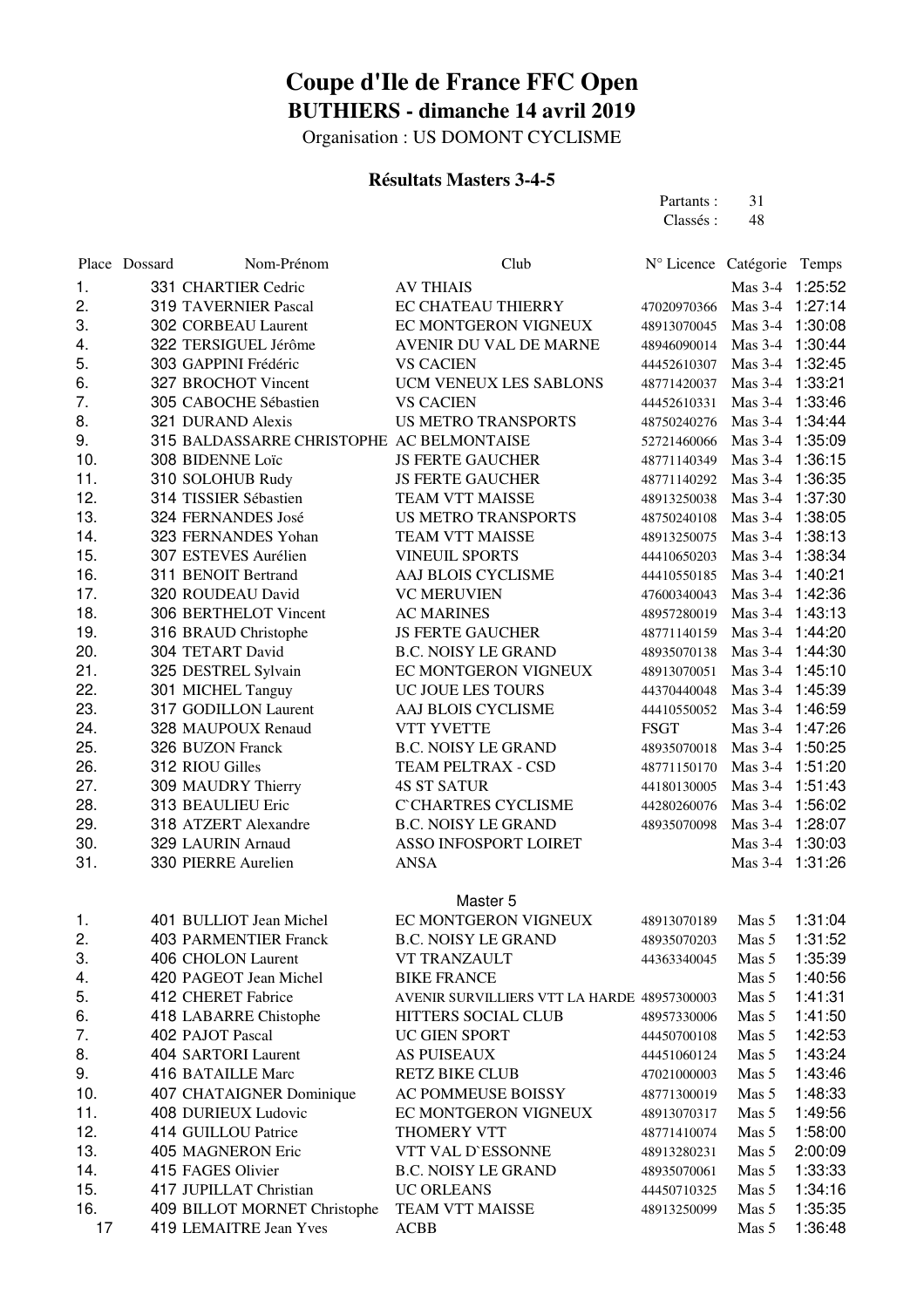Organisation : US DOMONT CYCLISME

#### **Résultats Tandems**

| Partants: | 6 |
|-----------|---|
| Classés : |   |

| Place Dossard | Nom-Prénom           | Club              | $N^{\circ}$ Licence Catégorie Temps |     |         |
|---------------|----------------------|-------------------|-------------------------------------|-----|---------|
|               | 801 A PICANT FRANCK  | US MAULE CYCLISME | 48782280164                         | Tan | 1:39:39 |
|               | 801 B Verlet William | US MAULE CYCLISME |                                     | Tan |         |